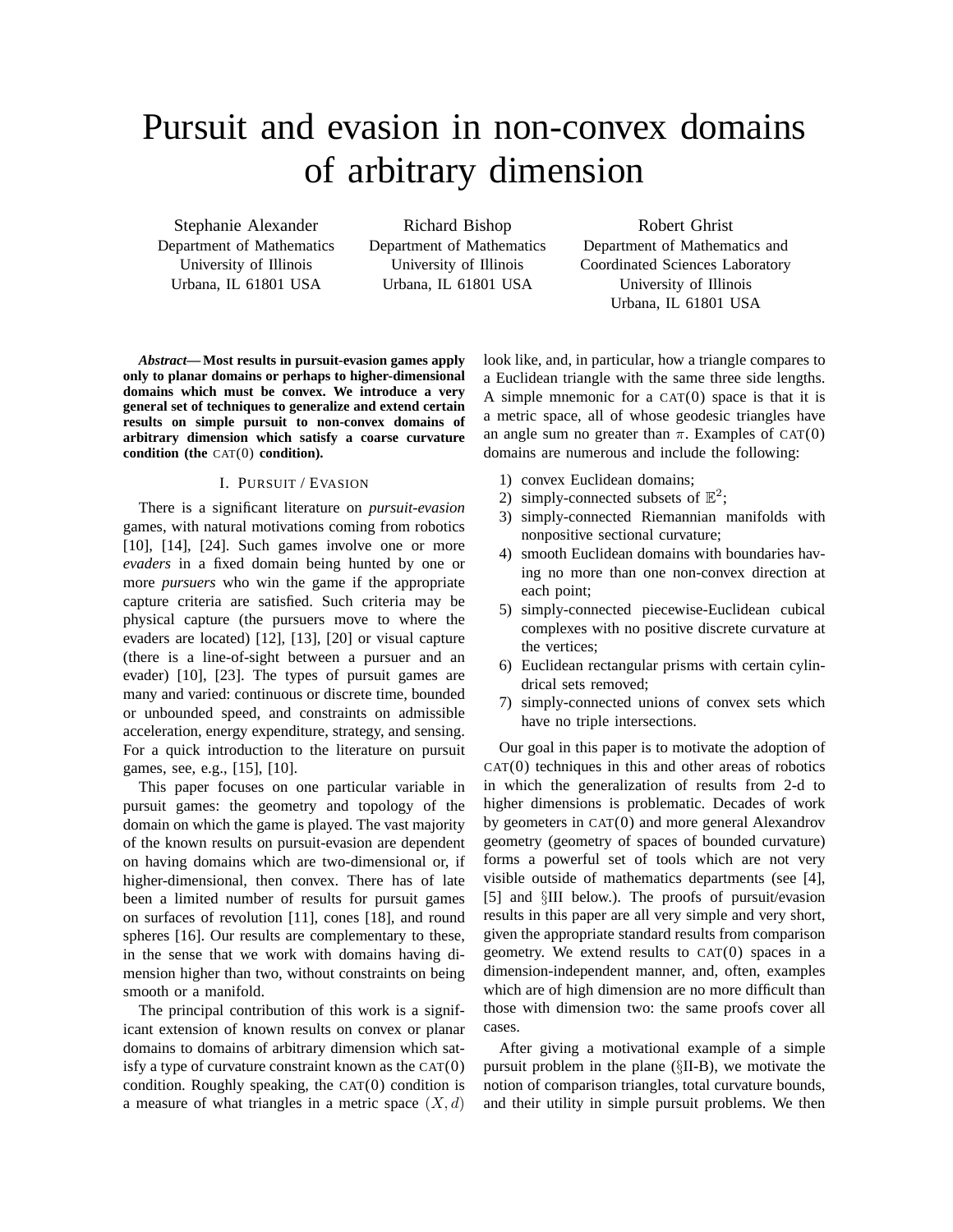present a brief primer on CAT(0) geometry in §III, followed by a more technical result on growth rates of total curvature in §IV. These tools are used in §V to solve problems involving simple pursuit curves. We conclude this note with results on escape criteria (§VI), contrasts with the positive curvature case (§VII), and a series of remarks and open directions (§VIII).

#### II. A QUICK SUMMARY OF PURSUIT

#### *A. Definitions*

In this paper, we focus on pursuit-evasion problems involving *capture*, in which the pursuer wins if the distance to the evader limits to within some fixed threshold. We do not at this time consider *visibility games* for which the capture criterion is a line-of-sight between pursuer and evader, though we believe that our techniques are applicable to such. Time can be discrete or continuous: we will present proofs in both cases as examples of CAT(0) techniques. All pursuit in this paper assumes unit speed: generalizations to equal non-unit speeds is immediate.

The paper [15] gives an excellent introduction to various types of pursuit and evasion, with a particular emphasis on the allowable types of communication and coordination between multiple pursuers. A pursuit algorithm is said to be

- **successful** if the pursuer gets sufficiently close to the evader in finite time, independent of the evader's strategy;
- **local** if the pursuers are not permitted to exchange information after the initial time step;
- **oblivious** if the pursuers never exchange any information;
- **memoryless** if the algorithm depends solely on the instantaneous data of all pursuer and evader locations.
- **simple** if the algorithm has the pursuer travel at maximal speed toward the instantaneous position of the evader.

The primary contributions of this paper are as follows. (1) On any compact  $CAT(0)$  domain, we show that simple pursuit is always successful; (2) On compact domains which are not  $CAT(0)$ , we observe that simple pursuit is not always successful; and (3) On an arbitrary  $CAT(0)$  domain, we give a necessary evasion criterion in terms of *total curvature* of a putative escape path with respect to simple pursuit.

With the possible exception of (3), none of these results is surprising when applied to the Euclidean plane. The principal contribution of this paper is the extension of these results to higher-dimensional nonconvex CAT(0) domains and the development of totalcurvature techniques for analyzing such problems.

It may be argued that pursuit problems are not physically relevant on domains of dimension higher than two. We disagree. Pursuit in three-dimensional domains finds some justification in the fact that the physical world has more than two spatial dimensions. Better still, as robotics researchers well know, configuration spaces of realistic robotic systems are rarely low-dimensional. It is not hard to imagine the following scenario. Consider a robot arm (or similar system) which a user controls by trying to "chase" a moving goal configuration. To make it interesting, assume the controller has no knowledge of the future goal states. Does the algorithm of "simple pursuit" (move towards the goal in C-space) always eventually converge to the moving goal configuration? The present paper answers this question when the configuration space is  $CAT(0)$ .

## *B. A motivational example*

We begin with a simple pursuit problem in a convex Euclidean  $D$ , and use this to motivate certain core ideas in comparison geometry. Assume that there is a single pursuer and a single evader starting at locations  $P_0$  and  $E_0$  respectively. The evader moves from  $E_t$ to  $E_{t+1}$ , a point at distance 1. The pursuer moves to  $P_{t+1}$ , the point along a straight line from  $P_t$  to  $E_t$ of distance 1 from  $P_t$ . This is well-defined since  $D$ is convex. For discrete-time simple pursuit, we always assume  $d(P_0, E_0) > 1$ ; given  $P_0$  and the sequence  ${E_t}$ , we say that P wins if for every  $C > 1$ ,  $||P_t - E_t|| < C$  for some t; otherwise, E wins.

The following result is well-known and easy to prove.

*Theorem 1:* Discrete-time simple pursuit on any compact convex Euclidean domain  $D$  is always successful.

We sketch a proof which will generalize to certain non-convex domains. Consider the situation illustrated in Fig. 1. The three points,  $P_{t+1}$ ,  $E_t$ , and  $E_{t+1}$  form a triangle with side lengths  $L_t$  – 1, 1 and  $L_{t+1}$ , where  $L_t = ||P_t - E_t||$  for each  $t \in \mathbb{N}$ . The triangle inequality states that any side is no longer than the sum of the other two: thus,  $L_{t+1} \leq (L_t - 1) + 1 = L_t$ . By this monotonicity,  $\lim_{t\to\infty} L_t$  exists, and both sides of our triangle inequality have the same limit  $C$ . Suppose E wins. Then  $C > 1$ , from which it follows that the angle  $\alpha_t = \angle E_t P_{t+1} E_{t+1}$  approaches zero, and both  $E$  and  $P$  travel on an almost-straight line segment in D. In particular, the distance  $||E_s - E_{s+t}||$  grows linearly in t for s sufficiently large. This contradicts the compactness of  $D$  and implies that the pursuer always wins.

There are two ingredients of this proof that generalize to certain nonconvex domains. The first is the use of the Euclidean geometry of the triangle of Fig. 1 to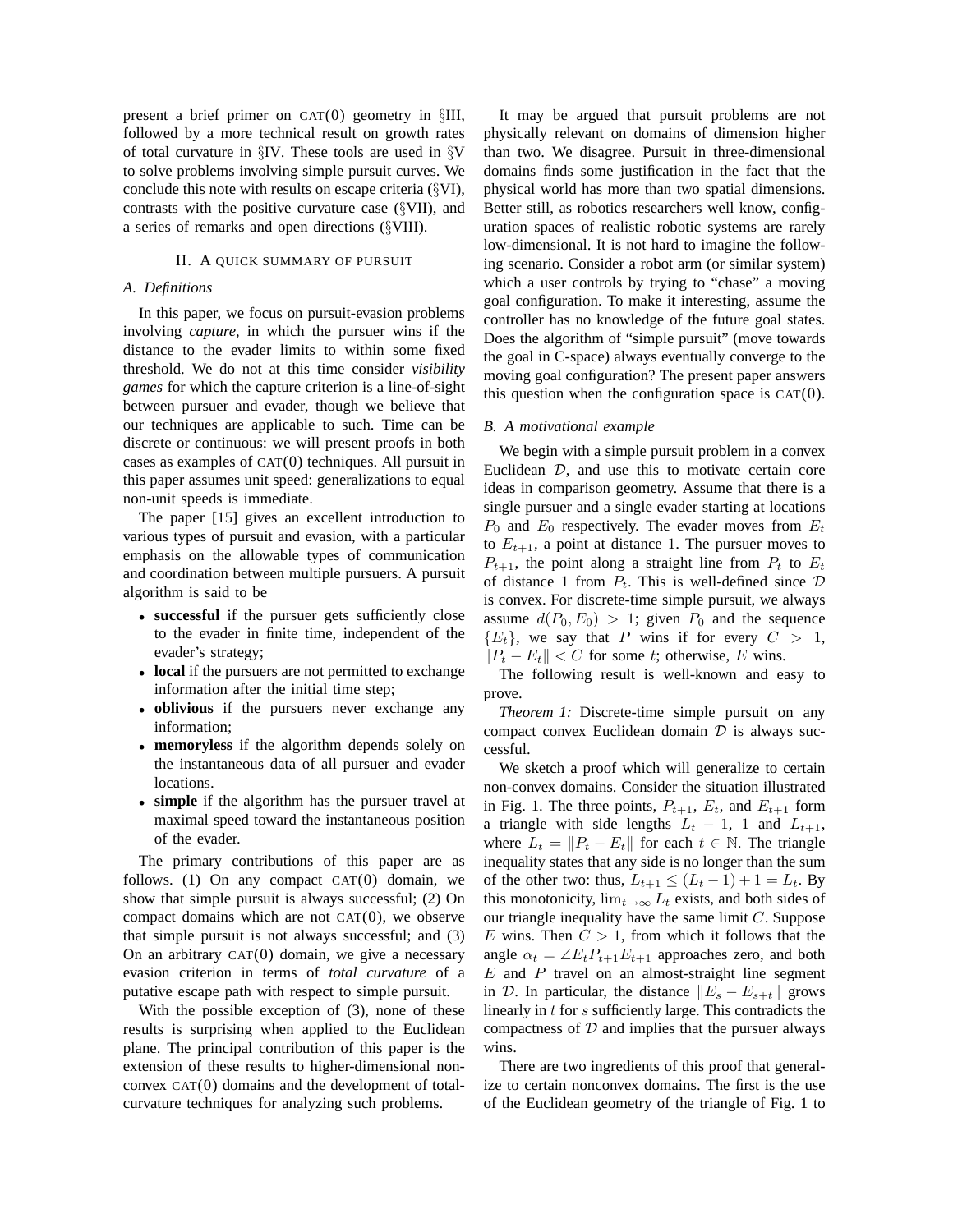

Fig. 1. Discrete time simple pursuit in a convex Euclidean domain.

show that  $L_{t+1} \leq L_t$ . The second is the argument that

$$
\lim_{t \to \infty} L_t > 1 \text{ and } \lim_{t \to \infty} \alpha_t = 0,
$$

imply that  $D$  contains an arbitrarily long line segment.

### III. A CAT(0) PRIMER

## *A. Definitions*

This subsection serves as the briefest possible summary of the basic definitions behind CAT(0) geometry. The idea of a  $CAT(0)$  space begins with a complete metric space (X, d) which is a *geodesic space*, in the sense that between any two points there is a geodesic — a path in  $X$  for which path length agrees with metric distance in  $X$ . With this structure alone, one can discuss angles, curvatures, and other geometric features one normally associates with Riemannian geometry.

**Triangles:** Given a triple of points  $(p, q, r)$  in X, a *triangle* is a triple of geodesics pq, qr, and pr. Thus a "triangle" consists of three sides (but no 'interior').

**Curvature:** The key to discussing curvature for metric spaces is to examine triangles. Given a triangle  $\triangle$ *pqr*, construct a *comparison triangle*  $\triangle$  $\tilde{p}\tilde{q}\tilde{r}$  in the Euclidean plane  $\mathbb{E}^2$  whose side lengths are the same as those in  $X$ . If  $X$  were itself a Euclidean space, then  $\triangle pqr$  and  $\triangle \tilde{p}\tilde{q}\tilde{r}$  would be indistinguishable: any two points of  $\triangle pqr$  would have metric distance equal to the Euclidean distance of the comparable points of  $\triangle \tilde{p}\tilde{q}\tilde{r}$ . On the other hand, if X were a round 2sphere — the model of positive curvature — then the geodesic triangle in  $X$  would be "fatter" than its Euclidean counterpart. Such girth is detectable by comparing the distance between points of  $\triangle pqr$  in X with the comparison points of  $\triangle \tilde{p}\tilde{q}\tilde{r}$ . These *chord lengths* detect the presence of positive curvature (when chords in X are longer than those in  $\mathbb{E}^2$ ) or of negative curvature (when chords in  $X$  are shorter than those in  $\mathbb{E}^2$ ).

**Angles:** Fix a point  $p \in X$  and a pair of geodesics,  $\sigma_1(s)$  and  $\sigma_2(t)$ , which emanate from p. One can use comparison to  $\mathbb{E}^2$ , fixing a point  $\tilde{p}$  and choosing for any s and t a comparison triangle  $\Delta \tilde{\sigma_1}(s)\tilde{p}\tilde{\sigma_2}(t)$ . The angle  $\angle \sigma_1 \sigma_2$  is defined to be

$$
\angle \sigma_1 \sigma_2 = \lim_{s,t \to 0} \angle \tilde{\sigma_1}(s) \tilde{p} \tilde{\sigma_2}(t), \tag{1}
$$

if the limit exists.

**CAT(0):** The key definition for this paper is the following. A complete geodesic metric space  $(X, d)$  is  $CAT(0)$  if no triangle has a chord longer than that in its Euclidean comparison triangle. As explained above, this condition encodes nonpositive curvature. For such a space, there is a unique geodesic joining any two points, angles are always well-defined, and the angles of a triangle are no larger than their corresponding angles in the comparison triangle. This last fact yields the maxim that CAT(0) means *"No fat triangles,"* or, equivalently, that the angle sum is no greater than  $\pi$ .

This implies a number of global properties. For example, in any CAT(0) space, any closed curve can be shrunk to a point within the space: otherwise said, the space must be *simply-connected*. In addition, geodesics of a CAT(0) space between two points are unique and vary continuously with endpoints. See [4] for a very thorough introduction.

### *B. Examples*

The following are a few concrete examples of  $CAT(0)$  spaces. Some of these are illustrated in Fig. 2.

*Example 2:* Any convex Euclidean domain is  $CAT(0)$ , since any geodesic triangle in such a space lies within a Euclidean plane and thus is isometric to its planar comparison. Such spaces are everywhere flat.

*Example 3:* Consider the subset of  $\mathbb{E}^2$  obtained by deleting the interior of a quadrant. The metric in this example is the *path metric*. In this space, triangles are the same as their planar counterparts, unless the origin happens to lie in the interior of the convex hull (in the full Euclidean plane) of the vertices. In this case, one or two edges of the geodesic triangle "bends" around the origin, yielding a triangle which is definitely "skinny." This example can be thought of as having negative curvature concentrated at the origin.

*Example 4:* Any finite tree (a graph without cycles) outfitted with a metric is  $CAT(0)$ . Here, any triangle in the tree has angle sum either  $\pi$  (if the vertices all lie on a single arc) or zero (if the vertices span a 'Y' in the tree). Such trees can be thought of as being flat on the edges and having negative curvature at the vertices with degree greater than two.

*Example 5:* A Euclidean domain with smooth boundary can be CAT(0) depending on how much the boundary bends away from the interior, according to a more general theorem in [1]. Specifically, a closed, simply-connected 3-dimensional Euclidean domain  $D$ with smooth boundary is  $CAT(0)$  if and only if the tangent plane at each boundary point  $p$  contains points arbitrarily close to  $p$  that are not in the interior of  $D$ .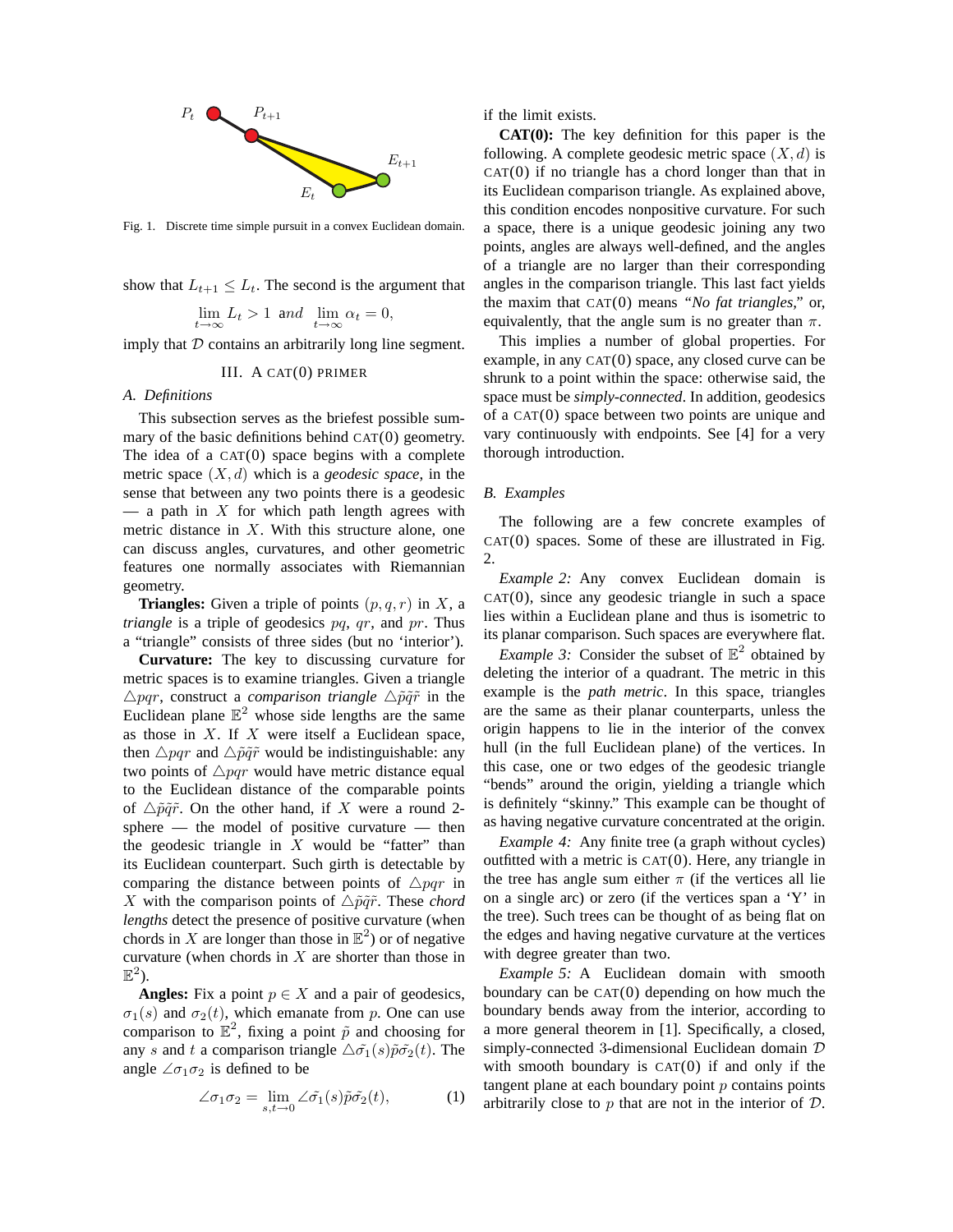

Fig. 2. Examples of solid 3-dimensional CAT(0) subsets of  $\mathbb{E}^3$ : [top] a cylindrically deleted cube; [bottom] a union of convex sets glued along convex subsets.

For example, a hyperboloid of one sheet is the intersection of two domains in  $\mathbb{E}^3$  (the "internal" and the "external" pieces). The internal component is CAT(0). (For *n*-dimensional Euclidean domains,  $n > 2$ , the  $CAT(0)$  condition can be expressed by saying that at most one principal direction at each boundary point is tangent to a curve in the boundary which bends away from the interior.)

*Example 6:* Consider a space which is an Ndimensional cube  $[0, 1]^N$  with axis-aligned "cylindrical" sets drilled out. Specifically, consider a space of the form:

$$
[0,1]^N - \bigcup_{i < j} \left\{ (x_k)_1^N : (x_i, x_j) \in \Delta_{i,j} \right\},\tag{2}
$$

where for each  $i < j$ ,  $\Delta_{i,j}$  is the interior of a piecewise real-analytic subset of  $[0, 1] \times [0, 1]$ . Any such cylindrically deleted cube which is simply-connected is  $CAT(0)$ : see Fig. 2[top] for an example.

*Example 7:* One can combine CAT(0) spaces to generate new examples. Cross products of  $CAT(0)$ spaces are clearly CAT(0) in the product metric. A more significant class of examples comes from gluing  $CAT(0)$  spaces along convex subsets. A subset A of a geodesic metric space is said to be *convex* if every geodesic between any two points in A is contained in A. It follows from a more general gluing theorem [4, Theorem II.11.1] that gluing two  $CAT(0)$  spaces along isometric convex subsets yields a CAT(0) space. For example, consider any simply-connected subset of  $\mathbb{E}^n$ of the form

$$
X = \bigcup_{\alpha} C_{\alpha},\tag{3}
$$

where  $C_{\alpha}$  is convex and there are no tripleintersections:  $C_{\alpha} \cap C_{\beta} \cap C_{\gamma} = \emptyset$  for  $\alpha \neq \beta \neq \gamma$ . Then  $X$  is CAT(0). See Fig. 2[bottom].

## *C. Tools*

Many of the basic concepts and tools available in Euclidean and Riemannian geometry apply naturally to CAT(0) spaces, even though these need be neither smooth nor manifolds. We use the following in later proofs.

*1) The First Variation Theorem::* Let  $\gamma$  be a curve in a CAT(0) space. The *speed* of  $\gamma$  at  $\gamma$ (0) is  $\frac{d}{dt}\Big|_{t=0} d(\gamma(0), \gamma(t))$ . The following result is a generalization of the *First Variation Formula* from Riemannian geometry:

*Theorem 8 ([5], [4]):* Let X be a CAT(0) space, and  $\gamma_1$  and  $\gamma_2$  be unit speed curves in X parametrized by t. Let  $\alpha_i$ ,  $i = 1, 2$  be the angle between  $\gamma_i$  and the geodesic connecting  $\gamma_1(0)$  to  $\gamma_2(0)$ . Then

$$
\frac{d}{dt}\bigg|_{t=0}d(\gamma_1(t),\gamma_2(t)) = -\cos\alpha_1 - \cos\alpha_2. \quad (4)
$$

*2) Reshetnyak Majorization::* Reshetnyak proved a far-reaching generalization of the defining property of a  $CAT(0)$  space. It says in particular that any triangle can be filled in by the image of a distancenonincreasing map from the inside of a model triangle, but more than that, there is no need to restrict attention to triangular closed curves. One can construct such a *majorizing map* for any closed curve:

*Theorem 9 ([21]):* Let  $\gamma$  be a closed curve in a CAT(0) space X. Then there is a closed curve  $\tilde{\gamma}$  which is the boundary of a convex region D in  $\mathbb{E}^2$  and a distance-nonincreasing map  $\varphi : D \to X$  such that the restriction of  $\varphi$  to  $\tilde{\gamma}$  is an arclength-preserving map onto  $γ$ .

Thus, any closed curve in  $X$  can be "filled in" by the image of a convex planar Euclidean set in a way that either preserves or reduces distances between points: see Fig. 3. This is a core idea in  $CAT(0)$ geometry: instead of worrying how a closed curve is situated in X, one pulls it back to  $\mathbb{E}^2$  and works in the plane, knowing that distances, if distorted in this representation, are not increased.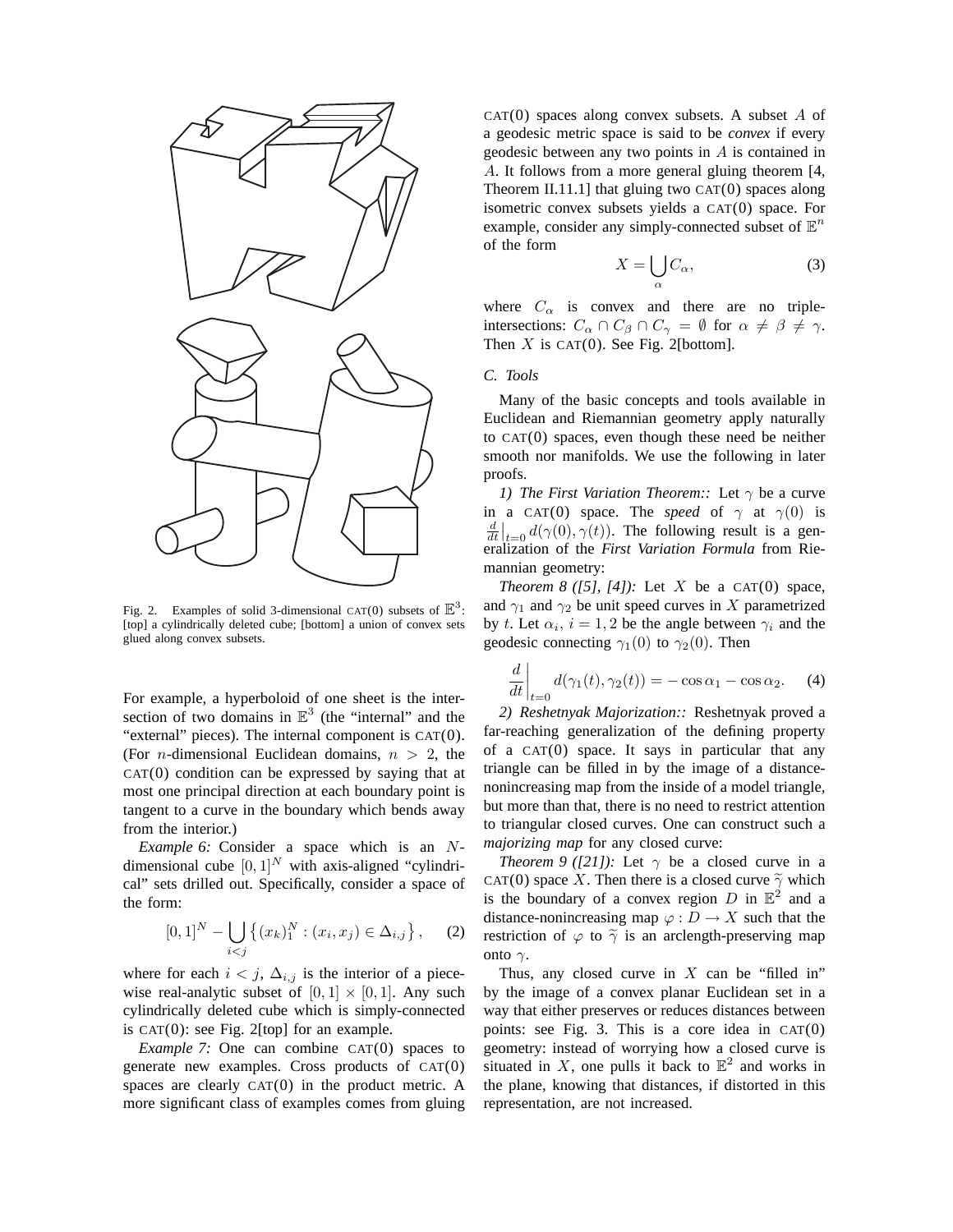

Fig. 3. Reshetnyak Majorization compares a closed curve in a  $CAT(0)$  space X [left] to the boundary of a convex Euclidean planar domain [right], with all "chords" in  $X$  being no longer than those of  $\mathbb{E}^2$ .

#### IV. TOTAL CURVATURE

The notion of a  $CAT(0)$  space generalizes the triangle arising in the simple pursuit problems on convex domains (Fig. 1 ). The second main ingredient of our extension of simple pursuit requires a new set of techniques which flow naturally from CAT(0) geometric principles.

### *A. Definition*

In this section we work in a CAT $(0)$  domain  $D$ . The *total curvature*  $\tau_{\sigma}$  of a piecewise-geodesic (or *polygonal*) curve  $\sigma$  is

$$
\sum_{j} (\pi - \alpha_j), \tag{5}
$$

where the  $\alpha_j \geq 0$  are the angles at the interior vertices. It follows from CAT(0) triangle comparisons that if  $\sigma$ is inscribed in a polygonal curve  $\gamma$ , then  $\tau_{\sigma} \leq \tau_{\gamma}$ [2]. Thus the total curvature  $\tau_{\gamma}$  of any curve  $\gamma$  may be defined as the supremum of  $\tau_{\sigma}$  over all polygonal σ inscribed in γ. Curves of finite total curvature in  $CAT(0)$  spaces are well-behaved, in the sense that they have unit-speed parametrizations, which have left and right unit velocity vectors at every point.

If D is a convex domain in  $\mathbb{E}^n$ , and  $\gamma$  is a curve with unit speed, then  $\tau_{\gamma}$  equals the length of the curve  $\gamma'$ <sup>+</sup> of righthand unit tangent vectors in the unit sphere, with jump discontinuities replaced by great circular arcs [3]. In particular, if  $\gamma$  is smooth in  $\mathbb{E}^2$ , so that  $\gamma'(t) = (\cos \theta(t), \sin \theta(t))$ , then  $\tau_{\gamma} = \int \kappa$ , where  $\kappa =$  $|\gamma''| = |\theta'|$ .

In following section, we show that conditions for capture or escape in a CAT(0) domain can be expressed in terms of the asymptotics of the *total curvature function*  $\tau(t) := \tau_{\gamma|[0,t]},$  where  $\gamma$  is the path of the evader and  $t$  is its unit-speed parameter.

#### *B. Sublinear total curvature and growth*

The growth of a curve  $\gamma$  may be measured by its *circumradius function* c, where  $c(t)$  is the circumradius up to time t: the smallest number  $c(t)$  such that the path  $\gamma$ [0, t] lies in the ball of radius  $c(t)$  about  $\gamma$ (0). We show how restrictions on total curvature control this circumradius. The following theorem and its proof parallel a theorem of Dekster in the Riemannian setting [7], but uses Reshetnyak majorization to obtain a simple argument that moreover holds for any CAT(0) domain. The theorem is stated for the continuous case, but may be applied equally well to the discrete case  $(t \in \mathbb{N}, d(\gamma(t), \gamma(t+1)) = 1)$  by joining the vertices by geodesic segments of length 1 to obtain a polygonal curve.

*Theorem 10:* For any curve  $\gamma$  in a CAT(0) domain:

(a) If  $\liminf_{t\to\infty} \tau(t)/t = 0$ , then  $\gamma$  is unbounded. (b) If  $\tau(t)/t^a$  is bounded, for some  $a \in (0,1)$ , then  $t^{1-a}/c(t)$  is bounded.

As an illustration, consider the spiral  $\gamma(u)$  =  $(u \cos 2\pi u, u \sin 2\pi u)$  in  $\mathbb{E}^2$ . The total curvature function is linear in  $u$ , as is the circumradius, while the arclength t grows quadratically. This is the case  $a = \frac{1}{2}$ in part (b), with  $t/c(t)^2$  bounded.

*Proof:* Recall that  $\liminf_{t\to\infty} \tau(t)/t$  is defined as  $\lim_{t\to\infty} (inf_{u\geq t} \tau(u)/u)$ . For part (a), we may suppose by approximation that any fixed initial segment  $\gamma|[0, t]$  is polygonal. Subdivide  $[0, t]$  into at most  $\frac{\tau(t)}{\pi/2} + 1$  subintervals so that the restriction  $\gamma_i$  of  $\gamma$ to each subinterval has total curvature at most  $\pi/2$ . (If any angles are less than  $\pi/2$ , we first refine the polygon by cutting across each such angle with a short segment to obtain two angles of at least  $\pi/2$ . ) Let  $\rho_i$ be the closed polygon consisting of  $\gamma_i$  and its chord  $\sigma_i$ . By Reshetnyak majorization, there is a closed convex curve  $\tilde{\rho}_i$  in  $\mathbb{E}^2$  that majorizes  $\rho_i$ . Since a majorizing map preserves geodesics and does not increase angles,  $\widetilde{\rho}_i$  is a closed polygon with the same sidelengths as  $\rho_i$ , consisting of a polygonal curve  $\tilde{\gamma}_i$  and its chord  $\widetilde{\sigma}_i$ , where the total curvature of  $\widetilde{\gamma}_i$  is at most  $\pi/2$ .

Since  $\widetilde{\gamma}_i$  is a convex curve in  $\mathbb{E}^2$  having total curvature at most  $\pi/2$ , the ratio of its length to that of its chord is at most  $\sqrt{2}$  (the ratio of two sides of an isosceles right triangle to its hypotenuse). Therefore

$$
t \le \left(\frac{\tau(t)}{\pi/2} + 1\right) \sqrt{2} \sup |\sigma_i|,
$$
 (6)

$$
\frac{\tau(t)}{t} \ge \frac{\pi}{2} \left( \frac{1}{\sqrt{2} \sup |\sigma_i|} - \frac{1}{t} \right).
$$

so

But if  $\gamma$  is bounded, so that sup  $|\sigma_i| < \infty$ , it follows that  $\tau(t)/t$  is bounded away from 0 for t sufficiently large. This proves Part (a).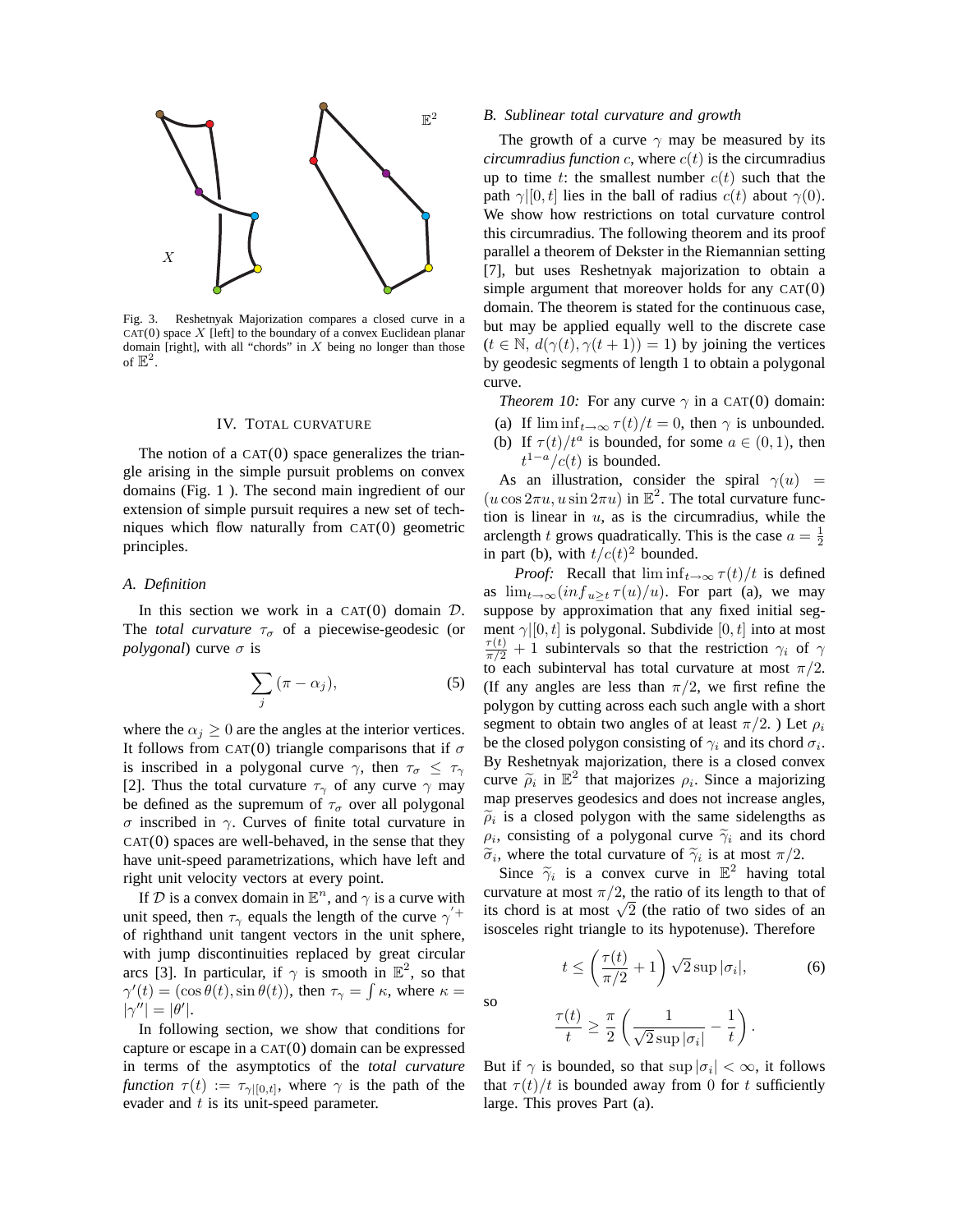For Part (b), if one substitutes  $\tau(t) \leq At^a$ and  $\sup_{t \to \infty} |\sigma_i| \leq 2c(t)$  in (6), it is immediate that  $t/c(t)^{1/(1-a)}$  is bounded.

#### V. SIMPLE PURSUIT ON CAT(0) DOMAINS

Having developed the appropriate tools, we generalize our motivational example to CAT(0) domains. We consider simple pursuit, in which the sole pursuer adopts the instantaneous strategy of moving toward the sole evader's current position, with the pursuer and evader moving at unit speed. Let  $P_0$  and  $E_0$ denote initial positions of the respective agents, where  $d(P_0, E_0) > 1$ . We break the problem into discretetime and continuous-time versions for expository reasons, to illustrate the types of tools available in CAT(0) geometry.

## *A. Discrete time capture*

*Theorem 11:* In the discrete time case, simple pursuit is successful on any compact  $CAT(0)$  domain  $D$ .

*Proof:* Consider the situation illustrated in Fig. 4. Four points,  $P_t$ ,  $E_t$ ,  $E_{t+1}$  and  $P_{t+1}$ , form a degenerate geodesic quadrangle with side lengths  $L_t$ , 1,  $L_{t+1}$ , and 1, where  $L_t = d(P_t, E_t)$  for each integer t. By drawing a comparison triangle in  $\mathbb{E}^2$ , one observes that  $L_{t+1} \leq L_t$ . By monotonicity,  $\lim_{t\to\infty} L_t$  exists and the evader wins if and only if this limit is greater than 1. In this case, the angle  $\alpha_t$ between the geodesics joining  $P_{t+1}$  to  $E_t$  and  $E_{t+1}$ vanishes in the limit, because the same is true for the comparison triangles. Hence, the total curvature of the  $P$  curve is sublinear and this curve is unbounded, contradicting the fact that the domain is compact.  $\diamond$ 



Fig. 4. A comparison triangle arising from a discrete time capture problem. This illustrates the naturality of the CAT(0) definition in the context of pursuit problems.

#### *B. Continuous time capture*

In this setting of simple pursuit, the pursuer and evader move along parameterized curves  $P_t$  and  $E_t$ (resp.) at constant unit speed. For each  $t$ , the velocity vector  $P'_t$  points along the geodesic from  $P_t$  to  $E_t$ . As follows from equation (7) below,  $L_t$  is nonincreasing, where  $L_t = d(P_t, E_t)$ . The evader wins if and only if  $\lim_{t\to\infty} L_t = C > 0.$ 

*Theorem 12:* In the continuous time case, simple pursuit is successful on any compact CAT(0) domain  $\mathcal{D}$ .

*Proof:* Denote by  $\alpha_t^P$  and  $\alpha_t^E$  the angles between the (respective) velocity unit vectors  $P'_t$  and  $E'_t$  and the geodesic segment from  $E_t$  to  $P_t$ . According to the First Variation Theorem,

$$
\frac{dL}{dt} = -\cos\alpha_t^E - \cos\alpha_t^P. \tag{7}
$$

Since this is a pursuit curve,  $\alpha_t^P = 0$ . To avoid capture, it must be the case that  $\alpha_t^E \to \pi$ , meaning that the total curvature is sublinear and the pursuit curve is unbounded: contradiction.

#### VI. ESCAPE

On a noncompact domain, the relevant question is whether the evader can escape when the pursuer adopts the simple pursuit-curve strategy, and, if so, what initial conditions lead to escape. Here we show that the pursuer still always wins if the circumradius of the evader does not grow fast enough, or, equivalently via Theorem 10, if the evader makes its path curve too much.

*Theorem 13:* On any CAT(0) domain D, if the evader wins a simple pursuit game, then  $\sqrt{t}/c(t)$  is bounded, where  $c(t)$  is the evader's circumradius up to time t.

*Proof:* We present a proof for the case of discrete time. It suffices to show that  $\tau(t)/\sqrt{t}$  is bounded, where  $\tau(t)$  is the total curvature function of the pursuer, as is seen by taking  $a = 1/2$  in Part (b) of Theorem 10.

Consider the configuration illustrated in Figure 4 with angle  $\alpha_i = \angle E_i P_{i+1} E_{i+1}$  and comparison angle  $\tilde{\alpha}_i$ , where angle  $\tilde{\alpha}_i \geq \alpha_i$ . We start with the notation of Theorem 10, and assume again that the evader escapes, so  $\lim L_t = C > 1$ . Also  $\lim \alpha_t = 0$  and the total curvature function of the pursuer is  $\tau(t) = \sum_{i=1}^{t} \alpha_i$ . We may assume that  $\alpha_i \leq 1$  for all i. By the Law of Cosines applied to the comparison triangle,

$$
1 = L_i^2 + (L_{i-1} - 1)^2 - 2L_i(L_{i-1} - 1)\cos\tilde{\alpha}_i.
$$
 (8)

Since  $\alpha_i \leq 1$ , Taylor's Theorem implies,

$$
\cos \tilde{\alpha}_i \le 1 - \frac{\tilde{\alpha}_i^2}{2} + \frac{\tilde{\alpha}_i^4}{24} \le 1 - \frac{11}{24} \tilde{\alpha}_i^2. \tag{9}
$$

It follows that

$$
0 \geq L_i^2 + L_{i-1}^2 - 2L_{i-1} - 2L_iL_{i-1} + 2L_i +
$$
  
+ 
$$
\frac{11}{12}L_i(L_{i-1} - 1)\tilde{\alpha}_i^2,
$$
 (10)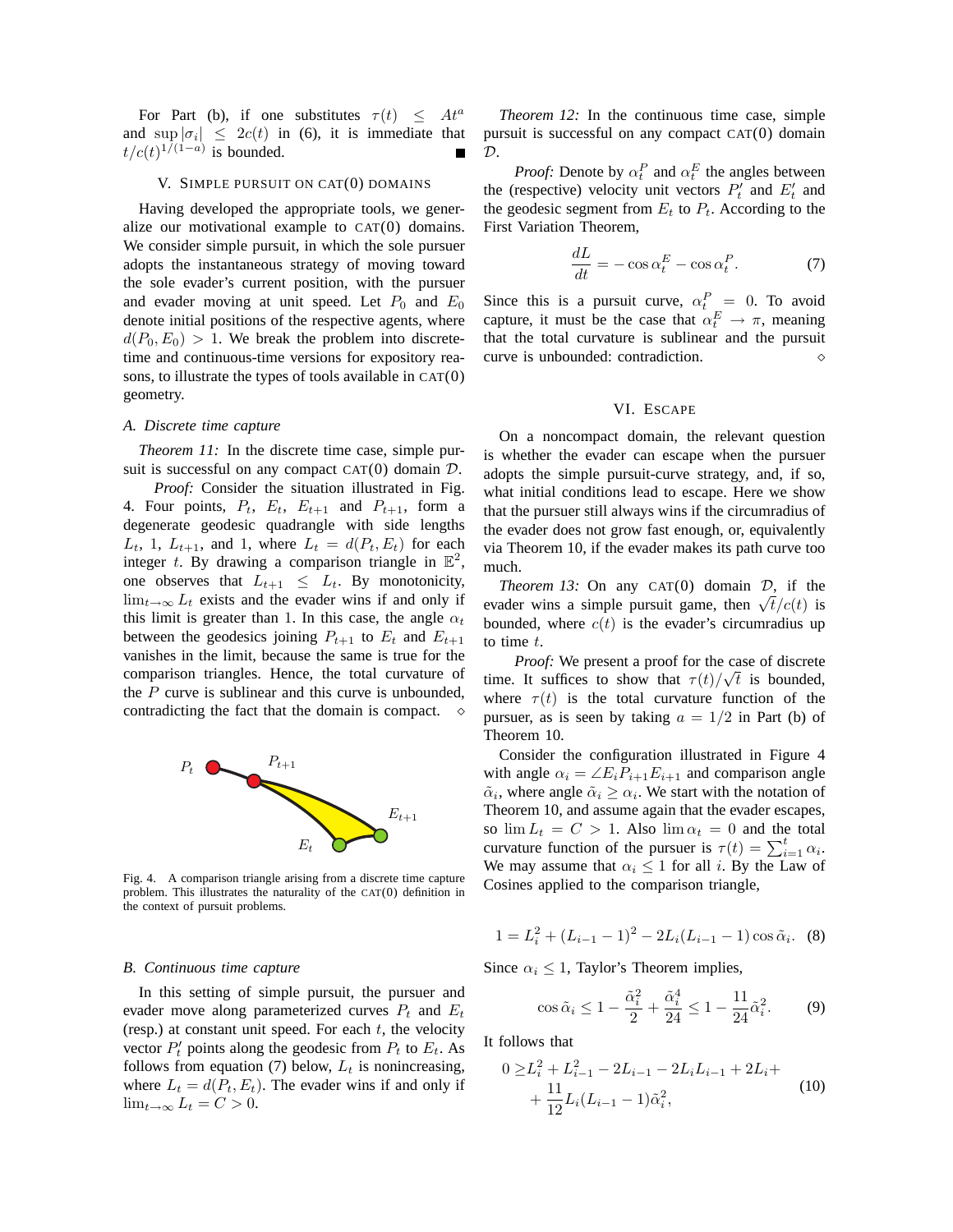and therefore

$$
\alpha_i^2 \leq \tilde{\alpha}_i^2
$$
  
\n
$$
\leq \frac{12 - (L_{i-1} - L_i)^2 + 2(L_{i-1} - L_i)}{L_i(L_{i-1} - 1)}
$$
  
\n
$$
\leq \frac{24}{11C(C - 1)}(L_{i-1} - L_i).
$$
\n(11)

Summing from  $i = 1$  to t and using the Cauchy-Schwarz inequality (in the form  $(v \cdot w)^2 \leq (v \cdot v)(w \cdot w)$ , where the entries of  $v$  are all 1's) gives the curvature bound:

$$
\frac{\tau(t)^2}{t} = \frac{1}{t} \left( \sum_{i=1}^t \alpha_i \right)^2 \le \sum_{i=1}^t \alpha_i^2
$$
  
\n
$$
\le \frac{24}{11C(C-1)} (L_0 - L_t)
$$
  
\n
$$
\le \frac{24(L_0 - C)}{11C(C-1)}.
$$
 (12)

Thus  $\tau(t)/\sqrt{t}$  is bounded as required.

## VII. DOMAINS WITH POSITIVE CURVATURE

For non-convex domains in Euclidean  $n$ -space for  $n \geq 3$ , it is not necessarily the case that the pursuer always wins, even if the space is compact.

*Example 14:* Consider a flat annular strip  $A =$  $\{(r,\theta,z)\in\mathbb{E}^3 : r = 1, z \in [0,1]\}.$  The evader wins by moving away from the pursuer along a geodesic circle of constant  $z$  in  $\overline{A}$  (this being equivalent to running off to infinity in the locally isometric universal cover). The domain A is not simply-connected. However, we can attach a disc  $\{z = 0, r \le 1\}$  to A and obtain a simply-connected (even contractible) space B on which evasion is always possible.

This perfectly highlights the topological and geometric obstructions to capture. The domain A is flat, but capture is prevented by topological reasons: the fundamental group is the obstruction. The domain  $B$ is contractible, but, even though it is built from flat pieces, there is positive curvature concentrated at the rim  $\{z = 0, r = 1\}$ . This example may easily be generalized to a 3-dimensional contractible domain in  $\mathbb{E}^3$  by thickening  $B$  to a thin shell, the boundary of which possesses regions of positive curvature. Higherdimensional examples are likewise easily constructed.

Positive curvature is not necessarily an obstruction to capture in the way that the fundamental group is.

*Example 15:* Consider the round 2-dimensional sphere  $S^2 \subset \mathbb{E}^3$  and let H denote the upper hemisphere  $H = \{(x, y, z) \in S^2 : z \ge 0\}$  with spherical coordinates  $(\theta, \phi)$ . The standard argument for pursuit in a Euclidean disc works here to show that the pursuer can always win. Assume without a loss of generality that  $P_0$  is at the north pole,  $\phi = 0$ . The pursuer can perfectly track the longitude  $\theta$  of the evader at each step. The latitude  $\phi$  of the pursuer is always less than that of the evader, but can be increased by an amount at least  $\cos \phi$  times the jump size. In the limit, the latitude of the pursuer approaches that of the evader and capture occurs.

This domain  $H$  is of course not CAT(0); the round sphere is a model of positive curvature. Note, however, that the argument breaks down for a slightly larger portion of a sphere that dips below the equator. In this case, evasion may occur.

### VIII. ON CAT(0) GEOMETRY

We have demonstrated that  $CAT(0)$  geometry is efficacious in the context of pursuit-evasion games. In particular, we have demonstrated generalizations of known results in planar Euclidean convex domains to domains of arbitrary dimension which are not necessarily either smooth or locally Euclidean or convex. The proofs, though in a language which is perhaps unfamiliar to researchers in robotics or differential games, are essentially "two dimensional" proofs. The genius of the CAT(0) condition is that two-dimensional intuitions and techniques regulate all. The existing literature on pursuit-evasion games on non-planar and non-convex domains has as its focus the work of Melikyan [18] on differential (Hamilton-Jacobi-Isaacs) equations for Riemannian surfaces. Our approach using CAT(0) geometry is a significant departure, adapting well to a large variety of domains.

In a more general context, the progression from results about two-dimensional domains to domains of dimension three and higher is both challenging and vital in a number of problems across computational disciplines. These include optimal path-planning in robotics, ray tracing and visibility in computer graphics, and chattering phenomena in control theory. We do not find it a coincidence that in many of these related fields, those domains which serve as counterexamples to the simple "planar" models are those with an excess of positive curvature. See, for example, the paper of Canny and Reif [6], which demonstrates that finding shortest paths in a three dimensional PL Euclidean domain is NP hard, whereas in certain 3-d spaces which are  $CAT(0)$ , it is of polynomial complexity [19]. The Canny-Reif construction secretly exploits positive curvature.

It is a theme forcefully demonstrated in the mathematics literature on CAT(0) geometry that a general property  $X$  which holds on both planar simplyconnected domains and on higher dimensional convex sets should also hold on arbitrary CAT(0) domains.